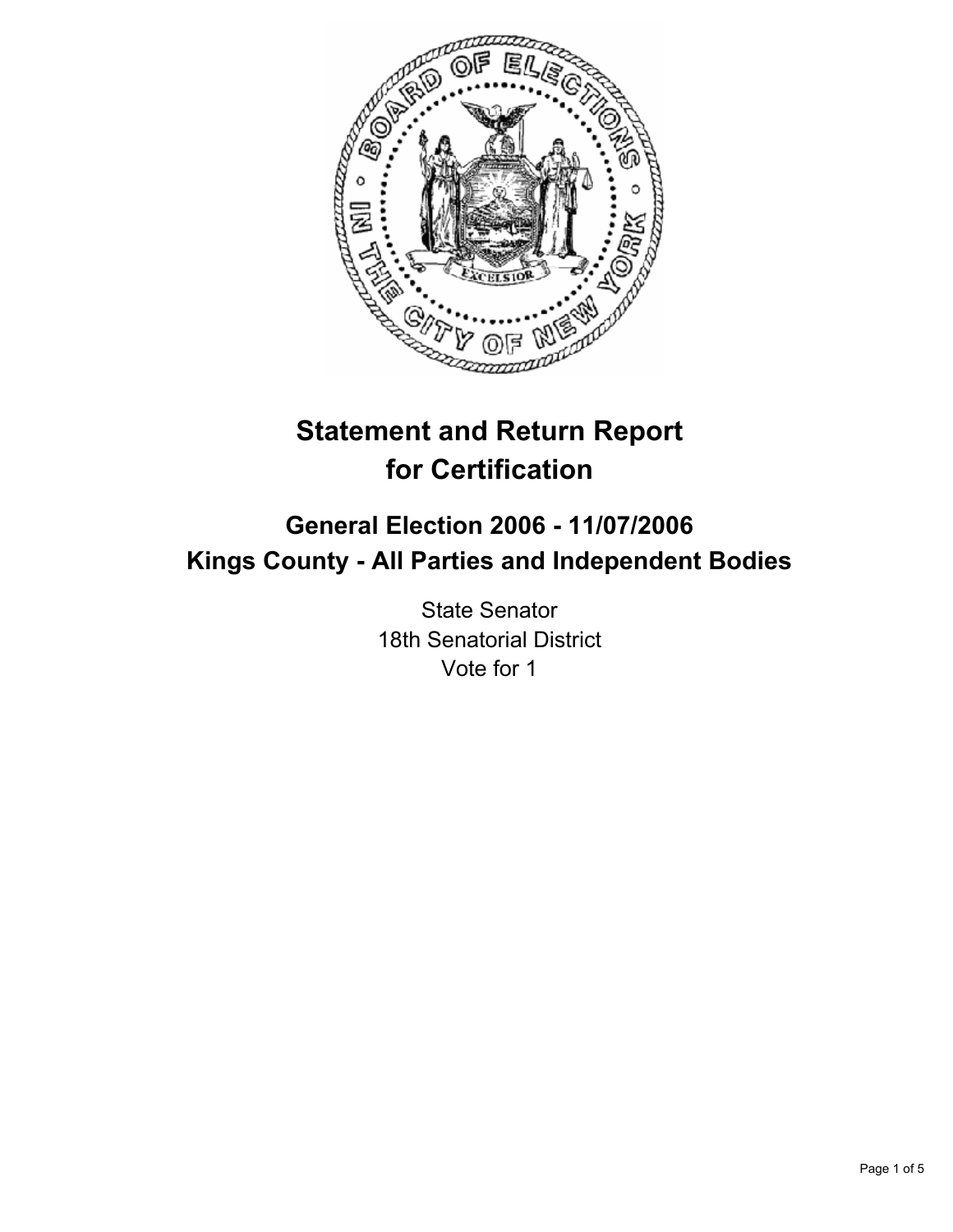

#### **Assembly District 44**

| PUBLIC COUNTER                           | 1,372 |
|------------------------------------------|-------|
| <b>EMERGENCY</b>                         |       |
| ABSENTEE/MILITARY                        | 24    |
| AFFIDAVIT                                | 42    |
| <b>Total Ballots</b>                     | 1,447 |
| VIVIANA VAZQUEZ-HERNANDEZ (REPUBLICAN)   | 76    |
| VELMANETTE MONTGOMERY (DEMOCRATIC)       | 746   |
| VIVIANA VAZQUEZ-HERNANDEZ (CONSERVATIVE) | 19    |
| VELMANETTE MONTGOMERY (WORKING FAMILIES) | 337   |
| KURT BRAUNOHLER (WRITE-IN)               |       |
| <b>Total Votes</b>                       | 1,179 |
| Unrecorded                               | 268   |

**Assembly District 50**

| <b>PUBLIC COUNTER</b>                    | 3,352 |  |
|------------------------------------------|-------|--|
| <b>EMERGENCY</b>                         | 114   |  |
| ABSENTEE/MILITARY                        | 60    |  |
| AFFIDAVIT                                | 105   |  |
| <b>Total Ballots</b>                     | 3,643 |  |
| VIVIANA VAZQUEZ-HERNANDEZ (REPUBLICAN)   | 104   |  |
| VELMANETTE MONTGOMERY (DEMOCRATIC)       | 2,387 |  |
| VIVIANA VAZQUEZ-HERNANDEZ (CONSERVATIVE) | 33    |  |
| VELMANETTE MONTGOMERY (WORKING FAMILIES) | 474   |  |
| <b>Total Votes</b>                       | 2,998 |  |
| Unrecorded                               | 645   |  |

#### **Assembly District 51**

| <b>PUBLIC COUNTER</b>                    | 4,047 |
|------------------------------------------|-------|
| <b>EMERGENCY</b>                         | 58    |
| ABSENTEE/MILITARY                        | 36    |
| <b>AFFIDAVIT</b>                         | 111   |
| <b>Total Ballots</b>                     | 4,267 |
| VIVIANA VAZQUEZ-HERNANDEZ (REPUBLICAN)   | 332   |
| VELMANETTE MONTGOMERY (DEMOCRATIC)       | 2,322 |
| VIVIANA VAZQUEZ-HERNANDEZ (CONSERVATIVE) | 73    |
| VELMANETTE MONTGOMERY (WORKING FAMILIES) | 383   |
| <b>Total Votes</b>                       | 3,110 |
| Unrecorded                               | 1.157 |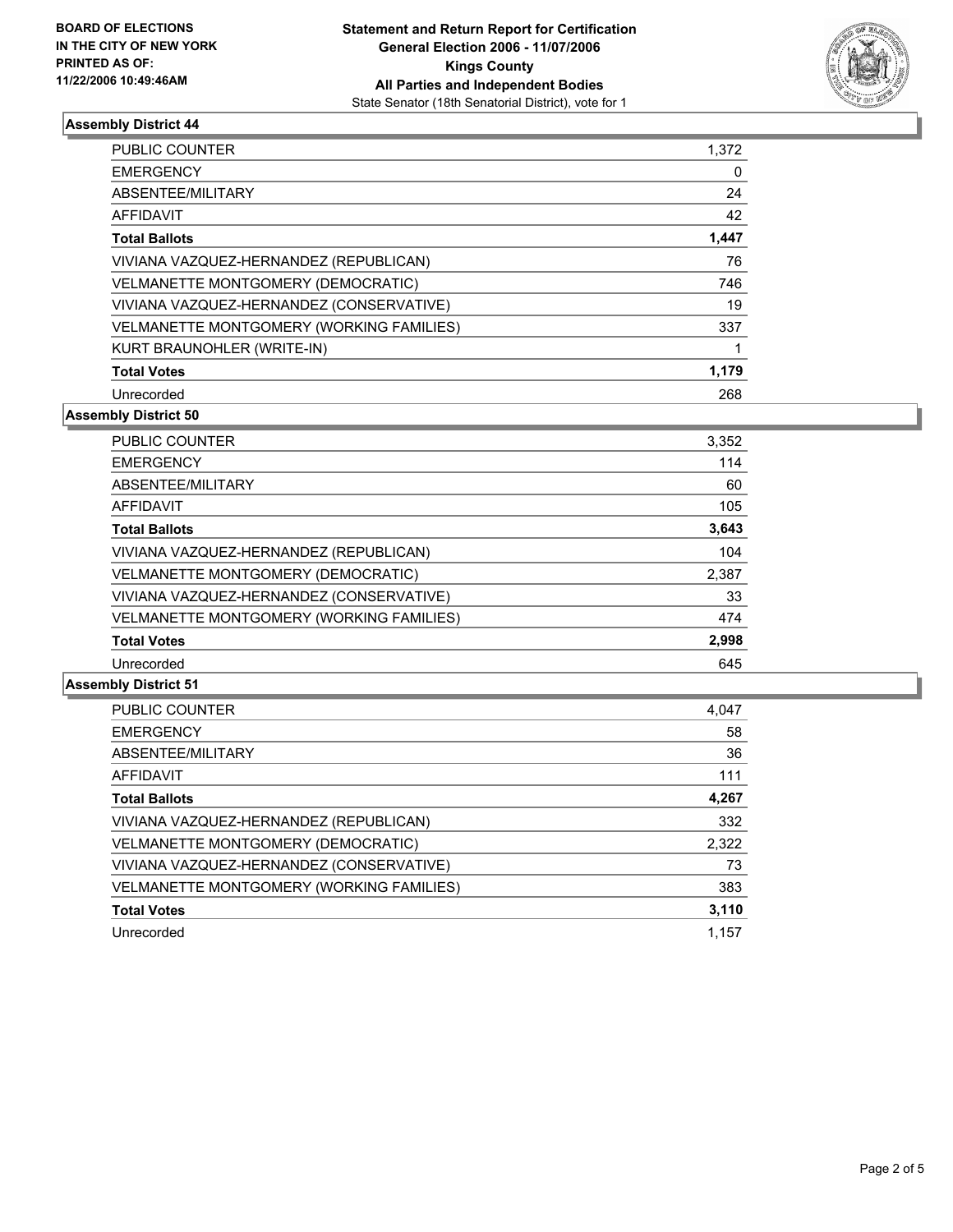

#### **Assembly District 52**

| PUBLIC COUNTER                            | 11,486 |
|-------------------------------------------|--------|
| <b>EMERGENCY</b>                          | 15     |
| ABSENTEE/MILITARY                         | 250    |
| AFFIDAVIT                                 | 424    |
| <b>Total Ballots</b>                      | 12,254 |
| VIVIANA VAZQUEZ-HERNANDEZ (REPUBLICAN)    | 543    |
| <b>VELMANETTE MONTGOMERY (DEMOCRATIC)</b> | 7,293  |
| VIVIANA VAZQUEZ-HERNANDEZ (CONSERVATIVE)  | 131    |
| VELMANETTE MONTGOMERY (WORKING FAMILIES)  | 2,695  |
| <b>JESSE SHAEFFER (WRITE-IN)</b>          |        |
| <b>Total Votes</b>                        | 10,663 |
| Unrecorded                                | 1.591  |

**Assembly District 54**

| <b>PUBLIC COUNTER</b>                    | 2,571 |  |
|------------------------------------------|-------|--|
| <b>EMERGENCY</b>                         | 15    |  |
| ABSENTEE/MILITARY                        | 23    |  |
| <b>AFFIDAVIT</b>                         | 41    |  |
| <b>Total Ballots</b>                     | 2,650 |  |
| VIVIANA VAZQUEZ-HERNANDEZ (REPUBLICAN)   | 69    |  |
| VELMANETTE MONTGOMERY (DEMOCRATIC)       | 1,614 |  |
| VIVIANA VAZQUEZ-HERNANDEZ (CONSERVATIVE) | 44    |  |
| VELMANETTE MONTGOMERY (WORKING FAMILIES) | 79    |  |
| <b>Total Votes</b>                       | 1,806 |  |
| Unrecorded                               | 844   |  |

#### **Assembly District 55**

| <b>PUBLIC COUNTER</b>                    | 4,658 |
|------------------------------------------|-------|
| <b>EMERGENCY</b>                         | 8     |
| ABSENTEE/MILITARY                        | 47    |
| AFFIDAVIT                                | 114   |
| <b>Total Ballots</b>                     | 4,830 |
| VIVIANA VAZQUEZ-HERNANDEZ (REPUBLICAN)   | 88    |
| VELMANETTE MONTGOMERY (DEMOCRATIC)       | 3,251 |
| VIVIANA VAZQUEZ-HERNANDEZ (CONSERVATIVE) | 44    |
| VELMANETTE MONTGOMERY (WORKING FAMILIES) | 210   |
| <b>Total Votes</b>                       | 3,593 |
| Unrecorded                               | 1.237 |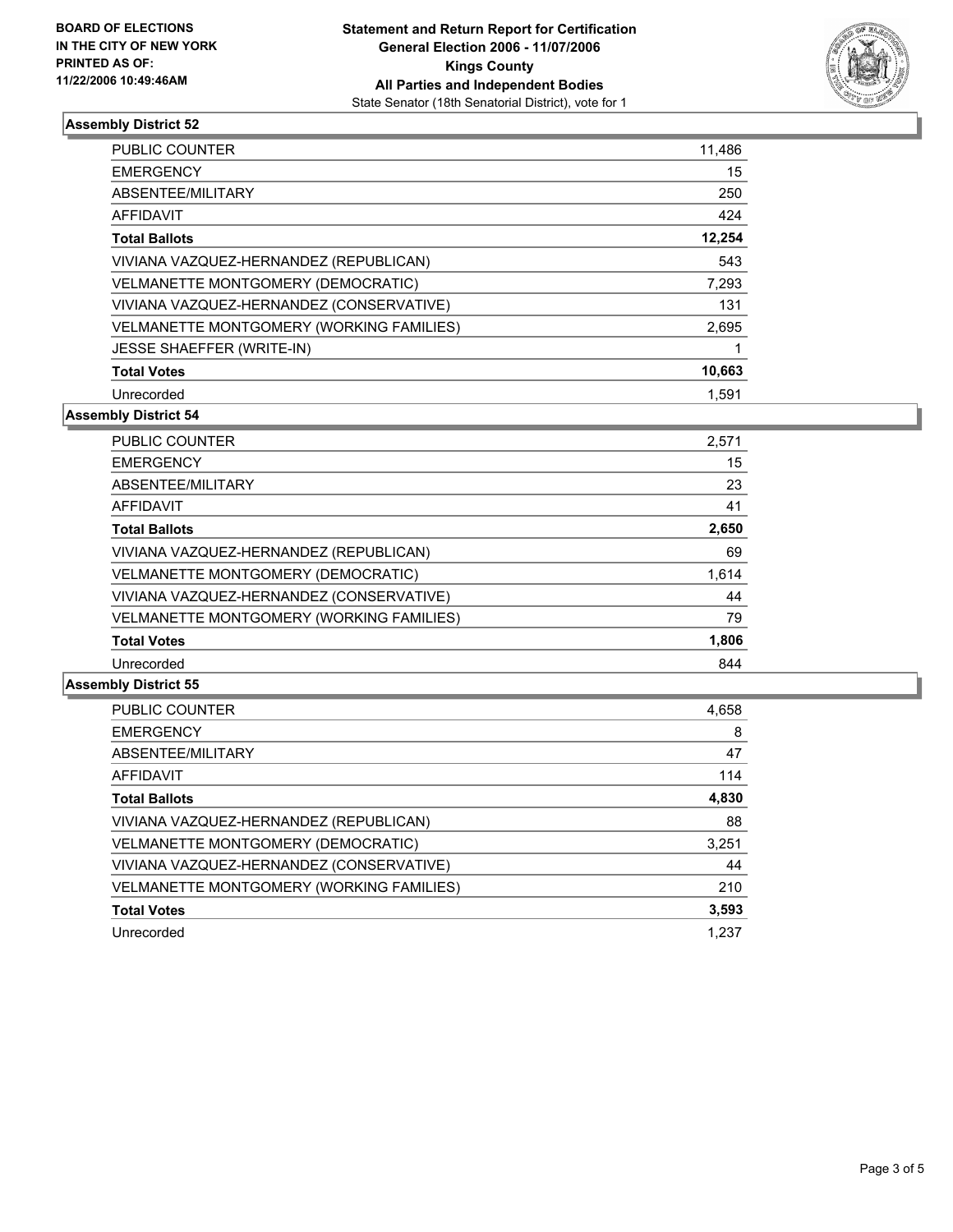

### **Assembly District 56**

| <b>PUBLIC COUNTER</b>                    | 12,161 |
|------------------------------------------|--------|
| <b>EMERGENCY</b>                         | 54     |
| ABSENTEE/MILITARY                        | 165    |
| AFFIDAVIT                                | 307    |
| <b>Total Ballots</b>                     | 12,693 |
| VIVIANA VAZQUEZ-HERNANDEZ (REPUBLICAN)   | 241    |
| VELMANETTE MONTGOMERY (DEMOCRATIC)       | 8,801  |
| VIVIANA VAZQUEZ-HERNANDEZ (CONSERVATIVE) | 131    |
| VELMANETTE MONTGOMERY (WORKING FAMILIES) | 532    |
| <b>Total Votes</b>                       | 9,705  |
| Unrecorded                               | 2.988  |

#### **Assembly District 57**

| <b>PUBLIC COUNTER</b>                    | 13,703 |
|------------------------------------------|--------|
| <b>EMERGENCY</b>                         | 23     |
| ABSENTEE/MILITARY                        | 252    |
| <b>AFFIDAVIT</b>                         | 442    |
| <b>Total Ballots</b>                     | 14,463 |
| VIVIANA VAZQUEZ-HERNANDEZ (REPUBLICAN)   | 333    |
| VELMANETTE MONTGOMERY (DEMOCRATIC)       | 9,767  |
| VIVIANA VAZQUEZ-HERNANDEZ (CONSERVATIVE) | 159    |
| VELMANETTE MONTGOMERY (WORKING FAMILIES) | 1,978  |
| CHARLES BARRON (WRITE-IN)                | 5      |
| CHRIS OWENS (WRITE-IN)                   |        |
| VICTORIA CLARK (WRITE-IN)                |        |
| <b>Total Votes</b>                       | 12,244 |
| Unrecorded                               | 2.219  |